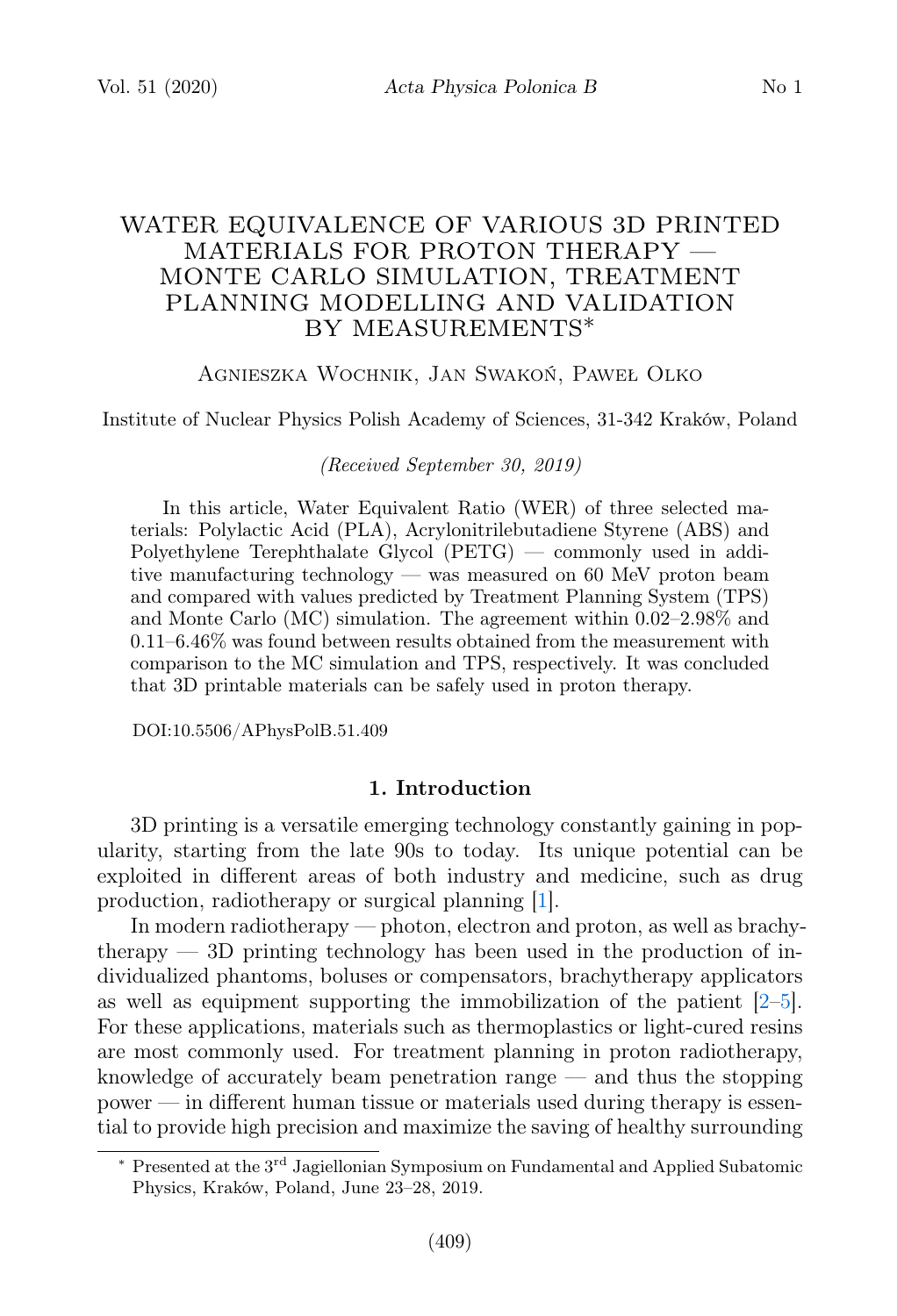tissues. They are characterized by Water Equivalent Thickness (WET) and corresponding Water Equivalent Ratio (WER). WET is a thickness of liquid water needed to stop the proton beam in the same manner that a certain thickness of the given material. WER is defined as the dimensionless ratio between mass thickness of water (in  $g/cm^2$ ) corresponding to WET and given material mass thickness (in  $g/cm^2$ ) [\[6,](#page-3-3) [7\]](#page-3-4).

In this study for three different printable materials, WER values were calculated in MC simulation, determined in TPS and measured on 60 MeV proton beam produced in AIC-144 cyclotron at the IFJ PAN in Kraków [\[8\]](#page-3-5).

## 2. Materials and methods

Three printable materials were selected for this study: Polylactic Acid  $(PLA)$  —  $(C_3H_4O_2)_n$ , Acrylonitrile Butadiene Styrene  $(ABS)$  —  $(C_6H_{11}NO)_n$ and Polyethylene Terephthalate Glycol (PET-G) —  $\left(C_8H_8xC_4H_6xC_3H_3N\right)_n$ .

Three plates with dimensions of  $5 \times 5$  cm and different thicknesses — 0.5, 1 and 2 cm — were printed for each material. A 3D printer (Polish company ATMAT, model Signal XL) working in Fused Filament Fabrication technology (FFF) was used to print the plates. For printing,nozzles with a diameter of 0.8 mm were used and layer height 0.25 mm was established. All plates were printed with a 100% filling.

The water phantom was placed at a distance of 85 mm from the snout, on which the printed plates were placed. PTW Marcus chamber type TM23343 was used to measure the depth dose distribution in the isocentre in the water phantom. For MC simulations, the FLUKA code [\[9\]](#page-3-6) (version 2011.2x.6) was applied. The measurement setup was set in the same way as during the measurements. Theoretical percentage mass content of elements and real values of density and thicknesses of the plates were used. WER was also measured in the TPS Eclipse version 13.6 [\[10\]](#page-3-7). The calculation follows the application of a calibration curve that determines the dependence of Hounsfield Units (HU) on the Stopping Power Ratio (SPR). To determine the WER parameter for the printed plates, CT scans were performed on Siemiens Somatom Definition AS tomograph with resolution 0.6 mm and exported to the TPS system. Simple treatment plans were prepared, based on which the WER values of all plates were determined.

#### 3. Results and discussion

WER for all analyzed plates and relative differences between measured and calculated (from both MC and TPS) values are presented in Table I. Relative standard deviation of measured values of WER, normalized to the measured density, are between 0.3% and 0.7% and are comparable with uncertainties of measurements (which also includes Markus chamber and the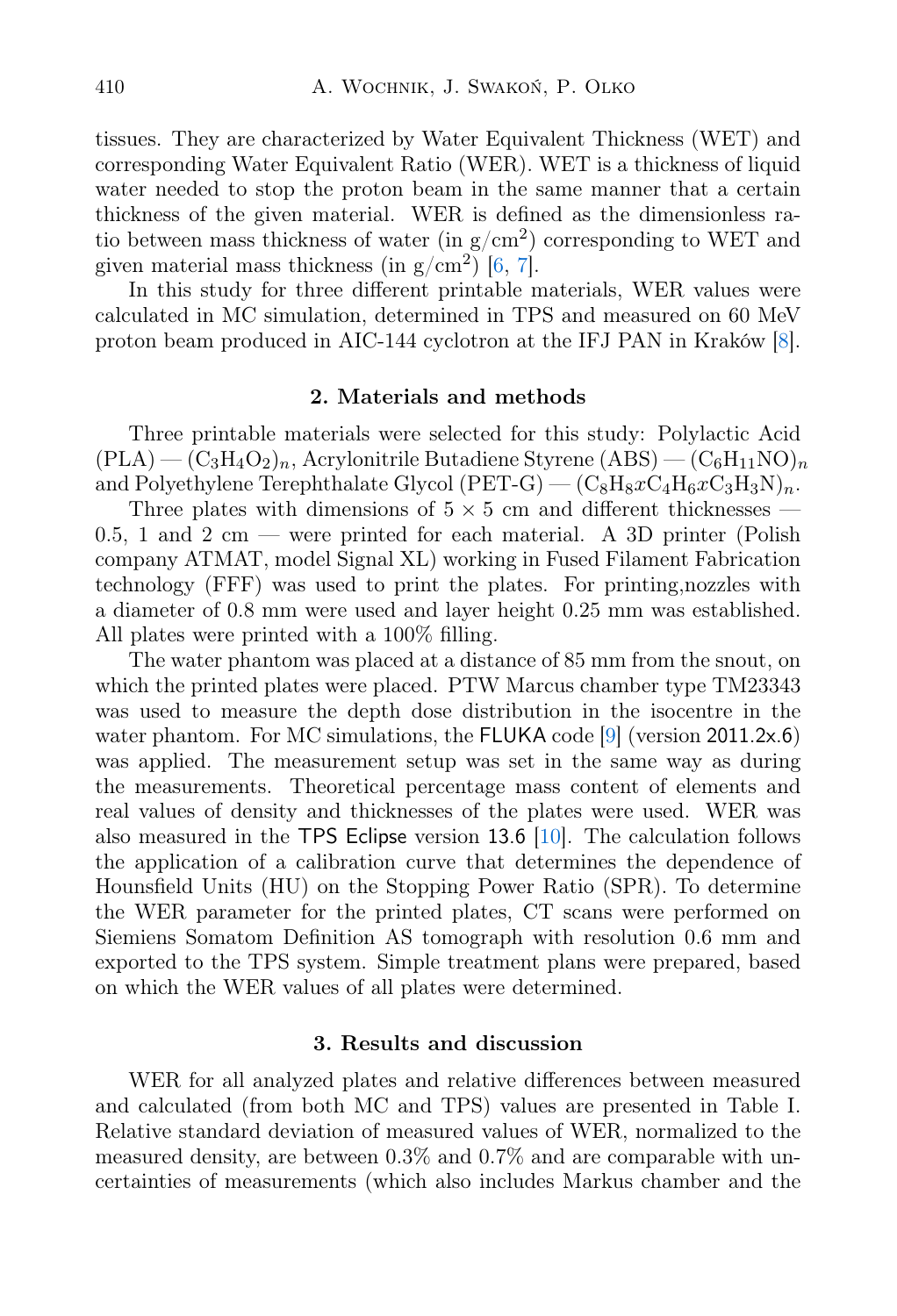## TABLE I

Measured and calculated WER for PLA, PET and ABS 3D printing materials. Estimated uncertainties (1 SD) were 0.5–0.7% for measurements, and 2.5% and 0.5% for TPS and MC calculations, respectively.

| Sample                 | Theoretical<br>density $\rho$<br>$\left[\text{g/cm}^3\right]$ | Measured<br>density $\rho_r$<br>$\rm [g/cm^3]$ | <b>WER</b><br>(WER normalized to $\rho_{\rm r}$ ) |                  |                  | Relative difference [%] |         |
|------------------------|---------------------------------------------------------------|------------------------------------------------|---------------------------------------------------|------------------|------------------|-------------------------|---------|
|                        |                                                               |                                                | meas                                              | <b>TPS</b>       | МC               | TPS/meas                | MC/meas |
| PLA 0.5                | 1.24                                                          | 1.168(12)                                      | 1.133<br>(0.970)                                  | 1.132<br>(0.969) | 1.103<br>(0.945) | 0.11                    | 2.61    |
| PLA 1.0                |                                                               | 1.2121(43)                                     | 1.166<br>(0.962)                                  | 1.131<br>(0.933) | 1.143<br>(0.943) | 3.02                    | 1.98    |
| PLA 2.0                |                                                               | 1.2279(38)                                     | 1.176<br>(0.958)                                  | 1.126<br>(0.917) | 1.159<br>(0.944) | 4.26                    | 1.44    |
| $PET-G$ 0.5            | 1.27                                                          | 1.2080(46)                                     | 1.156<br>(0.957)                                  | 1.108<br>(0.917) | 1.190<br>(0.986) | 4.21                    | $-2.94$ |
| $PET-G$ 1.0            |                                                               | 1.2207(26)                                     | 1.175<br>(0.962)                                  | 1.113<br>(0.911) | 1.205<br>(0.988) | 5.28                    | $-2.63$ |
| $PET-G$ 2.0            |                                                               | 1.2308(23)                                     | 1.181<br>(0.959)                                  | 1.104<br>(0.897) | 1.216<br>(0.988) | 6.46                    | $-2.98$ |
| $\text{ABS} \quad 0.5$ | 1.05                                                          | 1.0035(68)                                     | 1.001<br>(0.997)                                  | 1.012<br>(1.009) | 1.012<br>(1.009) | $-1.12$                 | $-1.15$ |
| ABS 1.0                |                                                               | 1.0130(47)                                     | 1.020<br>(1.007)                                  | 1.013<br>(1.000) | 1.020<br>(1.007) | 0.69                    | 0.02    |
| ABS 2.0                |                                                               | 1.0174(26)                                     | 1.020<br>(1.002)                                  | 1.011<br>(0.994) | 1.022<br>(1.005) | 0.82                    | $-0.21$ |

handle positioning uncertainty). They depend mainly on the uncertainty of determination of the distal edge of the Bragg peak, which becomes broader for thicker plates. It is also interesting to note that with increasing plate thickness increased an average plate density. It appears that this is a characteristic feature of this printer — larger elements are filled more accurately, which is visible on CT scans as higher HU inside plates.

The calibration curve for therapy planning is prepared upon a CT scan of the phantom, containing different human tissues equivalent elements inside, what eliminates boundary of large density difference media artifacts and changes the radiation spectrum. Printed plates were surrounded by air during scanning which may cause differences in the TPS calculation relative to the measurement. In addition, the measurement in TPS was made manually, using simple measuring tools. The edges of the plates on CT scans are not clearly visible, so the measurement uncertainty should be increased by the inaccuracy and subjectivity of the decision of the person performing the measurement.